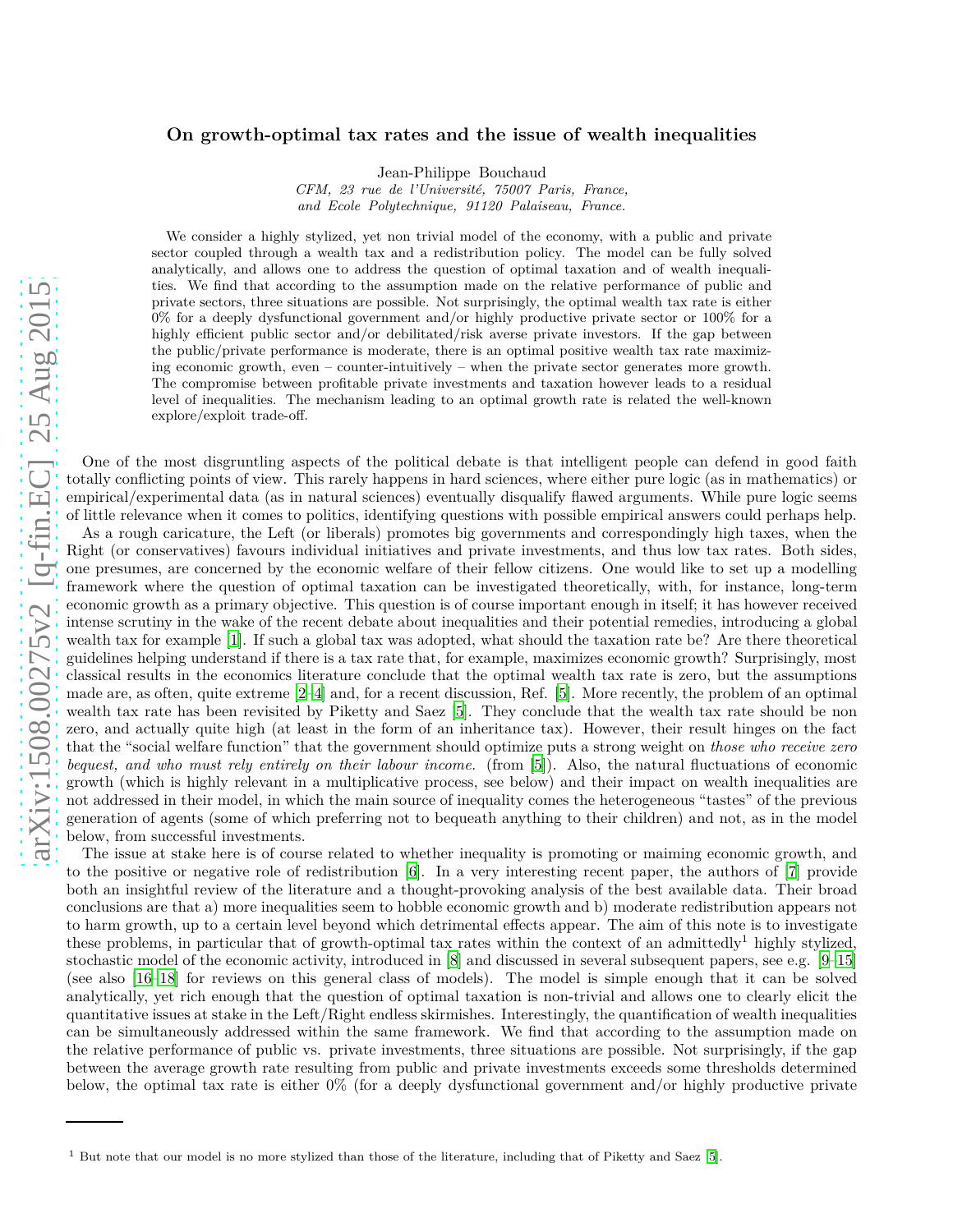sector) or 100% (for a highly efficient public sector and/or debilitated/risk averse private investors). But if the gap between the two is moderate, there exists a well-defined wealth tax rate that leads to an optimal economic growth, *even when the private sector generates more growth*. The compromise between profitable private investments and taxation leads to a residual, "incompressible" level of inequalities that is necessary – if ethical issues, among others, are disregarded – to ensure maximum (asymptotic) wealth, even for the poorest. The non-trivial result here is that even if on average private investors perform more poorly than public agencies, fluctuations associated to risky but highly profitable projects benefit from reasonable tax rates – and vice-versa: if private investors are only moderately "better" than the public sector, a non-zero wealth tax is still optimal. The mechanism leading to an optimal growth rate is related to the well-known explore/exploit trade-off – in fact, our results below are strongly inspired by the analysis carried out in [\[19\]](#page-7-11) in the context of a more general growth and redistribution model. This mechanism was also discussed very recently in a somewhat similar context in [\[20,](#page-7-12) [21\]](#page-7-13).

Our toy economy is made of individuals who trade with one another and invest in risky projects, and a government that levies a wealth tax on these individuals, which is channelled to government agencies to invest in other, presumably less innovative, projects (but see [\[22\]](#page-7-14) for a forceful defense of the "enterpreneurial state"). A fraction *f* of the national wealth is redistributed to individuals, through various channels (social subsidies, public goods, technology transfers from public to private sectors, etc.). Denoting as  $w_i(t)$  the wealth of agent *i* at time *t*, and as  $W(t)$  the wealth of the state (excluding the private sector), the general structure of the model (introduced in this context in [\[8\]](#page-7-6), following earlier related ideas by Angle [\[23](#page-7-15)]) is:

<span id="page-1-0"></span>
$$
\frac{\partial w_i(t)}{\partial t} = \sum_{j \neq i} J_{ij} w_j(t) - \sum_{j \neq i} J_{ji} w_i(t) + \eta_i(t) w_i(t) - \phi w_i(t) + f \kappa_i \mathcal{W}(t) \tag{1}
$$

The first two terms encode trades, with  $J_{ij}$  describing the profit margin made by *i* when it trades with *j*, times the fraction of the wealth of *j* involved in the trade. The third term describes the growth (or decay) of the wealth *w<sup>i</sup>* due to investments in risky projects, with a random growth rate  $\eta_i(t)$  that can be decomposed into an idiosyncratic part (uncorrelated from agent to agent, who may make widely different investments) and a common part, reflecting how the socio-economic, intellectual, legal, etc. conditions for growth affect the whole private sector. We will therefore choose  $\eta_i$  to be Gaussian, centred around a mean *m*, with the following simple correlation structure:<sup>2</sup>

$$
\langle \eta_i(t_1)\eta_j(t_2) \rangle - m^2 = (\delta_{ij}(1-\rho) + (1-\delta_{ij})\rho) \frac{s^2}{2\tau} e^{-\frac{|t_1 - t_2|}{\tau}}, \tag{2}
$$

where the coefficient  $\rho \in [0, 1]$  gives the amplitude of the *common* part of the noisy private sector growth rate; while *s* <sup>2</sup> measures the total variance of the returns on private projects. We assume, for simplicity, that *m*, *s* <sup>2</sup> and the persistence time *τ* are the same for all agents and for both the common and idiosyncratic contributions. Reasonable numbers, inspired by the US industrial production index since 1954 [\[24\]](#page-7-16) or the US stock market itself, might be *m* = 3% annual with a rms of  $s = 10\%$  and a global correlation  $\rho \sim 0.2$ , and a persistence time  $\tau$  of a few years.

The last two terms of Eq. [1](#page-1-0) describe a proportional wealth tax, with rate  $\phi$ , and the redistribution policy of the government, ensuring that a fraction *f* of  $W(t)$  is distributed with weight  $\kappa_i$  between the *N* agents (with  $\sum_i \kappa_i \equiv 1$ ). In the following, we will only consider a proportional wealth tax, but an additional income tax can also be treated within the same formalism. Summing over all agents, we get the following equation for the total, privately owned wealth  $W(t) = \sum_{i=1}^{N} w_i(t)$ :<sup>3</sup>

$$
\frac{\partial W(t)}{\partial t} = \sum_{i=1}^{N} \eta_i(t) w_i(t) - \phi W(t) + fW(t).
$$
\n(3)

Assuming that the number *N* of individuals is very large, the first term in the right-hand side can be rewritten, using Novikov's theorem, as:

$$
\sum_{i=1}^{N} \eta_i(t) w_i(t) \longrightarrow N \langle \eta_i(t) w_i(t) \rangle \approx \left[ m + \frac{1}{2} (1 - \rho) s^2 \right] W(t) + \sqrt{\rho} s \xi(t) W(t), \tag{4}
$$

<sup>&</sup>lt;sup>2</sup> In fact, a better model should include a jump component with a positive skewness, corresponding to technological breakthroughs. We leave the investigation of this effect to further studies.

<sup>&</sup>lt;sup>3</sup> We assume for simplicity that no wealth is created through exchange per se, but this could be included if need be. However, because of the very mechanism discussed in [\[19\]](#page-7-11) and in the present paper, exchange, by spreading wealth around, generically increases the average growth rate of the private sector!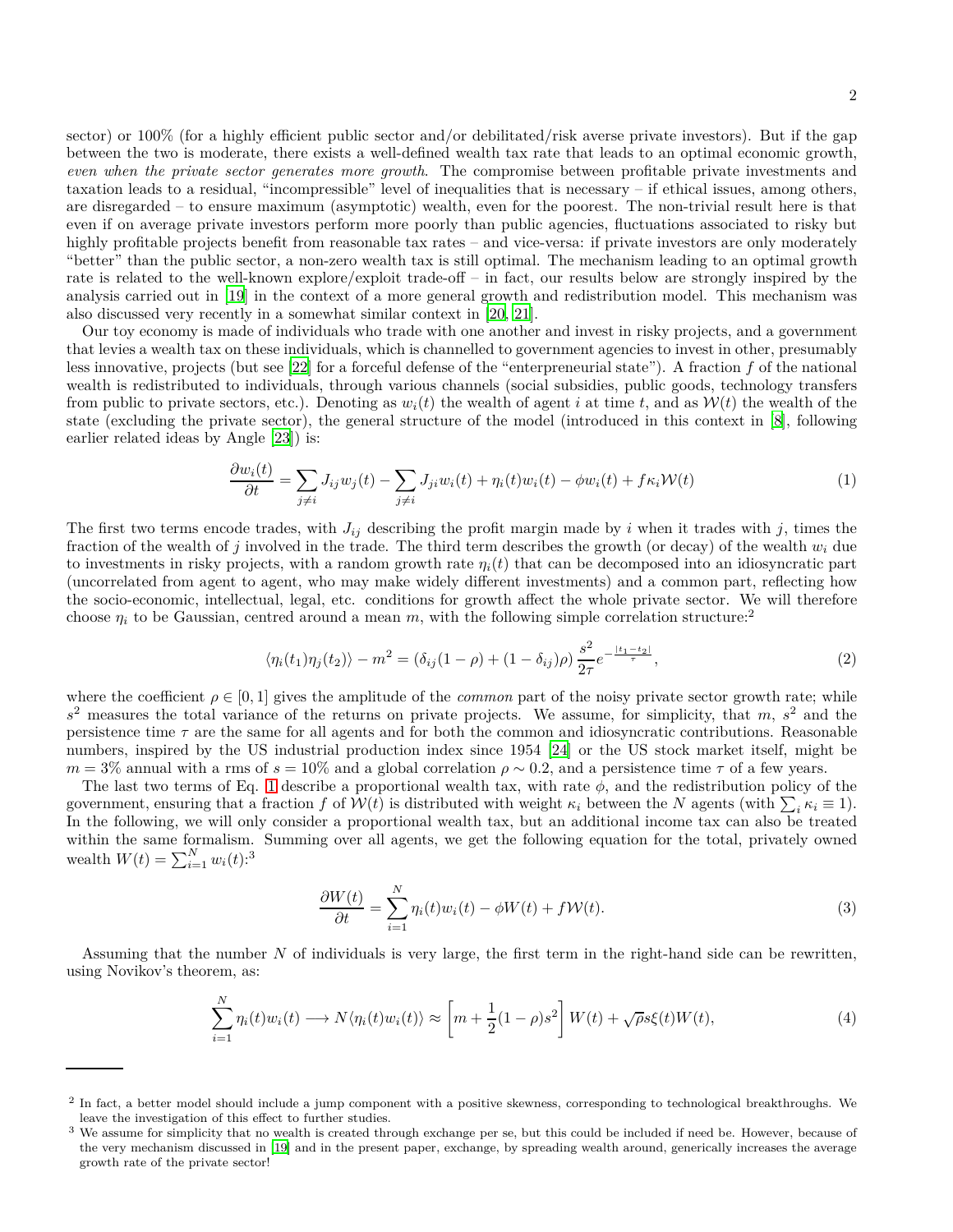where we have assumed that  $(m + s^2)\tau \ll 1$ . The common part of the noise  $\xi(t)$  is normalized to have unit variance. Therefore the dynamical equation describing private wealth simply reads:<sup>4</sup>

<span id="page-2-0"></span>
$$
\frac{\partial W(t)}{\partial t} = (\tilde{m} - \phi)W(t) + fW(t) + \sqrt{\rho}s\xi(t)W(t), \qquad \tilde{m} = m + \frac{1}{2}(1 - \rho)s^2.
$$
\n(5)

Similarly, the national wealth (excluding private wealth) obeys the following equation:

<span id="page-2-1"></span>
$$
\frac{\partial W(t)}{\partial t} = (\tilde{\mu} - f)W(t) + \phi W(t) + \sigma \xi'(t)W(t),\tag{6}
$$

where  $\tilde{\mu}$  and  $\sigma$  are the analogue of  $\tilde{m}$  and *s* for the public sector, and  $\xi'(t)$  a noise term chosen for simplicity to have<br>the same completion time  $\sigma$  as  $\xi(t)$  itself. The completion between  $\xi$  and  $\x$ the same correlation time  $\tau$  as  $\xi(t)$  itself. The correlation between  $\xi$  and  $\xi'$ , which is surely positive in reality, will have no bearing on the question of optimal taxation and inequality, so we set it to zero. Eqs.  $(5, 6)$  $(5, 6)$  are the starting point of the following analysis. They describe two random multiplicative growth processes, coupled by transfer terms parameterized by *f* and *φ*. Although seemingly simple, this model is generic and leads to an unexpected result, which is the existence of non-trivial optimal transfer rates that lead to a maximum growth rate of our toy economy.

Let us first consider the uncoupled situation,  $f = \phi = 0$ . In this case, obviously, the growth rate of the private sector is  $\tilde{m}$  and that of the public sector is  $\tilde{\mu}$ . Left-wing enthusiasts assume that the government is intrinsically more efficient than individuals, making collective decisions aimed at the long-term interest of its constituents – so  $\tilde{\mu} > \tilde{m}$ . Therefore, intuitively, wealth should then be maximally taxed so that it gets managed by government agencies rather than by whimsical individuals. Right-wing diehards, on the other hand, deem the State intrinsically dysfunctional and wasteful, whereas individual decisions, with more "skin in the game", are supposedly better informed and economically efficient. The "invisible hand" should then lead to  $\tilde{\mu} < \tilde{m}$  and private wealth should be little taxed, or not at all. At this point, let us note that the individual growth rate *variance* enters positively to the definition of  $\tilde{m}$ , which means that more risky investments in fact *increase* the long-time average growth rate of the private sector (this effect would even be stronger had we considered non-Gaussian noises with positive skewness, as seems fit to describe technological innovations). It could thus very well be that the bare private growth rate *m* is indeed smaller than the public sector growth rate  $\mu$ , but that because individuals can afford to take more risk than collective government agencies, the inequality gets reversed when one considers *dressed* growth rates  $\tilde{m}, \tilde{\mu}$ . The positive role of individual, risky initiatives is often put forth as an argument for reducing taxes on the "high-net-worth" individuals.

We do not want to take side on this debate which, we believe, should be resolved on the basis of neutral empirical studies (following e.g. [\[7\]](#page-7-5)), and could heavily depend on countries, cultures and epochs. Our central point below is to show that provided the difference between growth rates  $|\tilde{m}-\tilde{\mu}|$  is smaller than some thresholds  $\Theta_{\pm}$ , there always exists an optimal wealth tax rate  $\phi$  for a given value of *f* (or an optimal redistribution rate *f* for a given value of  $φ$ ) such that the overall growth rate of the economy is maximized. When the difference in growth rate exceeds  $Θ<sub>±</sub>$ , however, the optimal policy is either to "soak the rich" ( $\phi \to \infty$ ) if  $\tilde{\mu} > \tilde{m} + \Theta_{-}$ , or not tax them at all ( $\phi \to 0$ ) if  $\widetilde{m} > \widetilde{\mu} + \Theta_+.$ 

In order to obtain these results analytically, we first transform the above equations Eqs.  $(5, 6)$  $(5, 6)$  by introducing  $h(t) := \ln W(t)$  and  $H(t) := \ln \mathcal{W}(t)$ . As indicated above, we also assume that the private and public random noises,  $\xi$  and  $\xi'$ , are uncorrelated. Any common component would only affect the overall growth rate of the economy, independently of the transfer rates f and  $\phi$ . We further introduce  $\Delta(t) = h(t) - H(t)$  to obtain an autonomous dynamical equation for its evolution:

$$
\frac{\partial \Delta(t)}{\partial t} = f e^{-\Delta(t)} - \phi e^{\Delta(t)} + \delta + \Xi(t); \qquad \delta \equiv \tilde{m} - \tilde{\mu} + f - \phi,
$$
\n(7)

where  $\Xi(t)$  is a new noise of variance  $\Sigma^2 = \sigma^2 + \rho s^2$  with the same correlation time  $\tau$ . In the limit where either  $f\tau$  or  $\phi\tau$  is much smaller than unity, the stationary distribution  $P(\Delta)$  generated by the above equation can be computed as if the correlation time of the noise  $\tau$  was zero, in which case it is given by the Gibbs measure:

$$
P(\Delta) = \mathcal{Z}^{-1} e^{-\frac{2U(\Delta)}{\Sigma^2}}, \qquad U(\Delta) := f e^{-\Delta} + \phi e^{\Delta} - \delta \Delta,
$$
\n<sup>(8)</sup>

where Z ensures that  $P(\Delta)$  is normalized. Since  $\Delta (= h - H)$  admits a stationary distribution, it is clear that the long-time, asymptotic growth of  $h(t)$  and  $H(t)$  must be the same, as  $\sim e^{gt}$ , and either of them can be used to define

<sup>4</sup> Note that since the noise has a finite correlation time, we use Stratonovich's rule in the stochastic differential equations.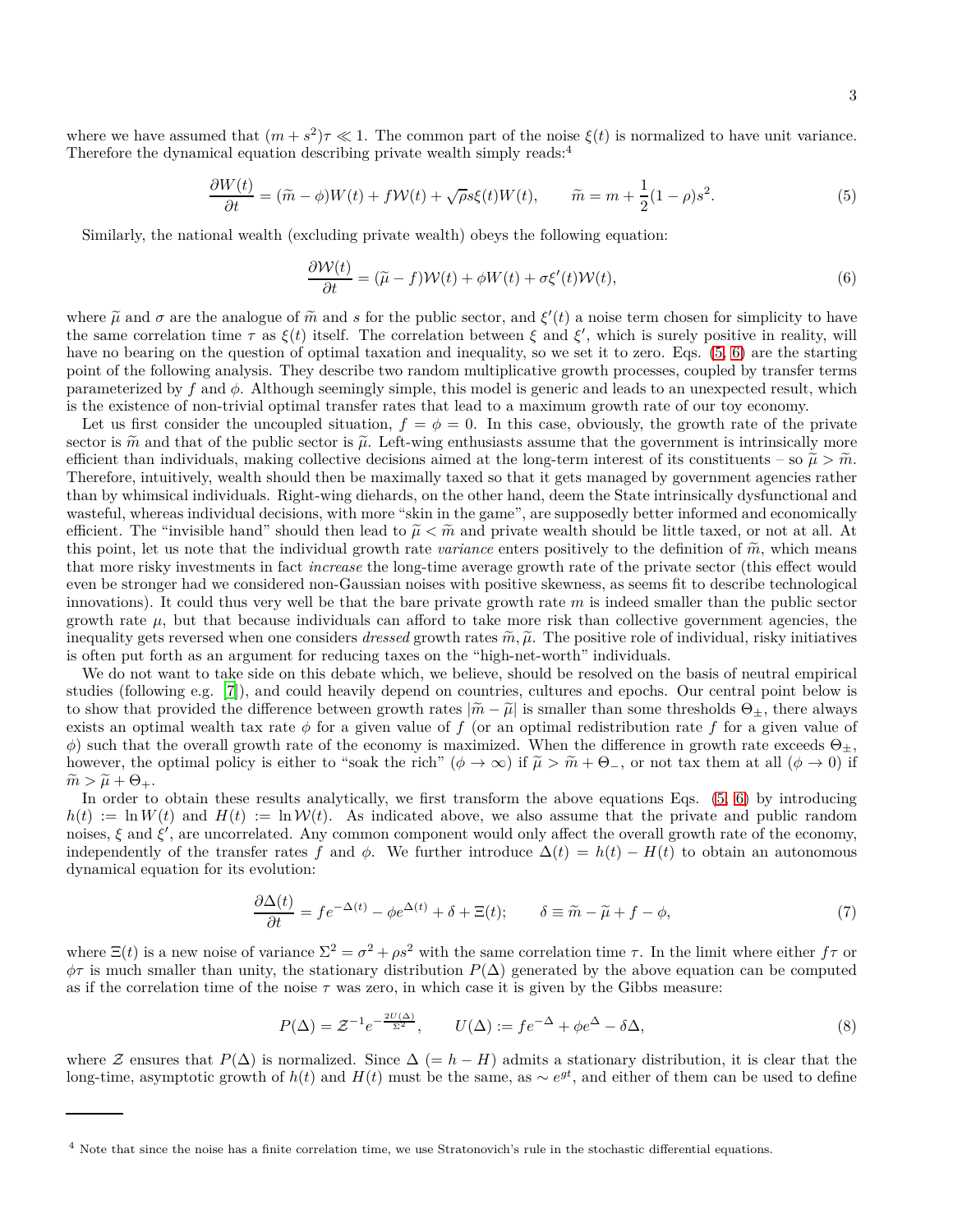the growth rate *g* of the economy. We therefore obtain *g* from, e.g.:

<span id="page-3-0"></span>
$$
g = \left\langle \frac{\partial h(t)}{\partial t} \right\rangle_{\Delta} = \tilde{m} + f \langle e^{-\Delta} \rangle_{\Delta} - \phi, \tag{9}
$$

where  $\langle ...\rangle_{\Delta}$  denotes averaging over the stationary distribution *P*( $\Delta$ ). The final ingredient needed to compute *g* is the following integral:

$$
\int_0^\infty du \, u^{\nu - 1} \, e^{-\beta u - \gamma/u} = 2 \left(\frac{\gamma}{\beta}\right)^{\nu/2} \, K_\nu \left(2\sqrt{\beta\gamma}\right),\tag{10}
$$

where  $K_{\nu}$ (*.*) is the standard Bessel function of the second kind. Here we identify  $e^{\Delta} \to u$ ,  $2\phi/\Sigma^2 \to \beta$ ,  $2f/\Sigma^2 \to \gamma$ and  $2\delta/\Sigma^2 \to \nu$  to obtain:

$$
\langle e^{-\Delta} \rangle_{\Delta} = \sqrt{\frac{\phi}{f}} \frac{K_{\nu-1} (4\sqrt{f\phi}/\Sigma^2)}{K_{\nu} (4\sqrt{f\phi}/\Sigma^2)}.
$$
\n(11)

When this expression is plugged into Eq. [\(9\)](#page-3-0), we obtain a fully analytic prediction for the growth rate *g* of our toy-economy as a function of the different parameters, in particular the wealth-tax rate *φ*, valid in the limit where  $\phi \tau \ll 1$ . (For, e.g.  $\phi = 2.5\%$  and  $\tau = 4$  years,  $\phi \tau = 0.1$  which can still be considered small.)

We now study g as a function of  $\phi$  in the situation where  $\tilde{m} > \tilde{\mu}$ , i.e. when individuals' investments are smart enough, or bold enough, to generate a growth rate  $\tilde{m}$  larger than the public sector growth rate  $\tilde{\mu}$ . We fix the redistribution rate f and expand g in the limit  $\phi \to 0$ , where the results will hold *independently* of the value of the correlation time *τ*. Using the asymptotic behaviour of  $K_{\nu}(z)$  for small arguments, namely:<sup>5</sup>

<span id="page-3-2"></span>
$$
K_{\nu}(z) \approx \frac{\Gamma(\nu)}{2} \left(\frac{z}{2}\right)^{-\nu} + \frac{\Gamma(-\nu)}{2} \left(\frac{z}{2}\right)^{\nu}, \qquad \nu \neq 0,
$$
\n(12)

one finds, when  $\sqrt{f\phi} \ll \Sigma^2$ :

$$
\langle e^{-\Delta} \rangle_{\Delta} \approx \sqrt{\frac{\phi}{f}} \frac{\Gamma(|\nu - 1|)}{\Gamma(|\nu|)} \left(\frac{2\sqrt{f\phi}}{\Sigma^2}\right)^{|\nu| - |\nu - 1|}.\tag{13}
$$

When  $\tilde{m} > \tilde{\mu}$  and  $\phi \to 0$ , the parameter  $\nu$  is necessarily positive. We however need to consider separately two cases:

•  $0 < \nu < 1$ , i.e. the difference  $\widetilde{m} - \widetilde{\mu}$  is smaller than  $\Sigma^2/2 - f$  (assumed to be positive here). In this case, one finds:

<span id="page-3-1"></span>
$$
g \approx_{\phi \to 0} \tilde{m} - \phi + \frac{\Gamma(1-\nu)}{\Gamma(\nu)} (\Sigma^2/2)^{1-2\nu} f^{\nu} \phi^{\nu}, \tag{14}
$$

which is an *increasing function* of  $\phi$  for small  $\phi$ . This means that although individuals are better than the government at generating wealth, it is still optimal to introduce a wealth tax! This counter-intuitive effect is the main result of the present paper and will be discussed in more details below.

• *ν* > 1, i.e. the difference  $\widetilde{m} - \widetilde{\mu}$  is larger than  $\Sigma^2/2 - f$ . Now, the small  $\phi$  expansion of *g* reads:

$$
g \approx_{\phi \to 0} \widetilde{m} + \left(\frac{2f}{(\nu - 1)\Sigma^2} - 1\right)\phi = \widetilde{m} + \left(\frac{\widetilde{\mu} - \widetilde{m} + \Sigma^2/2}{\widetilde{m} - \widetilde{\mu} + f - \Sigma^2/2}\right)\phi,
$$
\n(15)

which shows that as long as  $\widetilde{m} - \widetilde{\mu} < \Theta_+ := \Sigma^2/2$ , the growth rate is still, for small  $\phi$ , an increasing function of the wealth taxation rate, since the term between parenthesis is then always positive.<sup>6</sup> But when the difference  $\widetilde{m} - \widetilde{\mu}$  exceeds a threshold that grows with the global volatility of the economy  $\Sigma^2$  it becomes optimal not<br>the improvements that we are the printing endown. It is only in the economic figure of electron and to impose any wealth tax on the private sector. It is only in the case of a very efficient private sector, or a dysfunctional public sector with poor performances that optimal tax rate becomes zero.

<sup>&</sup>lt;sup>5</sup> The special case  $\nu = 0$  leads to  $K_0(z) \approx_{z \to 0} -\ln(z/2) - 0.577...$ 

<sup>&</sup>lt;sup>6</sup> The next term in the small  $\phi$  expansion of *g* is of order  $\phi^{\min(\nu,2)}$  with a *negative* coefficient, therefore leading to an optimal taxation rate that smoothly vanishes when  $\widetilde{m} - \widetilde{\mu} \to \Theta_+$ .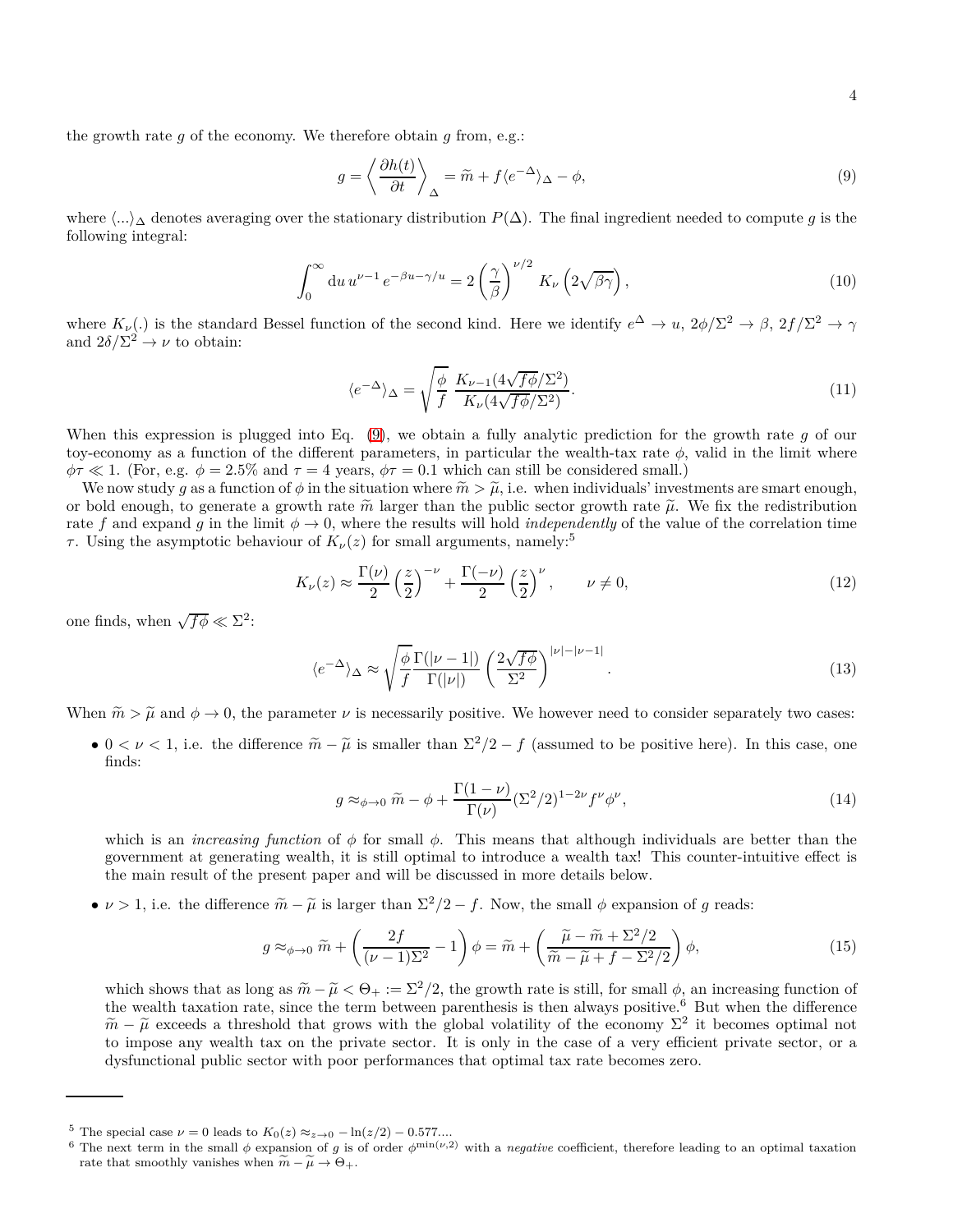

Figure 1: Sketch of the dependence of the optimal tax rate  $\phi^*$  as a function of the private-/government- induced growth rates  $\widetilde{m} - \widetilde{\mu}$ . The limit above which the wealth tax rate should be zero is  $\Theta_{+} = \Sigma^{2}/2$ , i.e. the larger the growth rate volatility of either the private or the public sector (or both), the larger the region where a either the private or the public sector (or both), the larger the region where a non-zero wealth tax is favourable.

Up to now, we have focused on the limit where  $\phi \to 0$ . The other limit where  $\phi$ , f become very large is quite easy to analyze, since in that case  $\Delta(t) \approx \Delta^* + \epsilon(t)$ , with  $\epsilon(t) \ll 1$ . The dynamical equation for  $\Delta$  thus becomes linear, and can be integrated for an arbitrary noise correlator. The final result is that in this limit the growth rate *g* takes a simple form that could have been guessed *a priori*:

<span id="page-4-0"></span>
$$
g \approx \frac{f}{f + \phi} \widetilde{m} + \frac{\phi}{f + \phi} \widetilde{\mu},\tag{16}
$$

i.e. a weighted average of the public and private growth rate. The above analytical results suggest – and this is confirmed by numerical simulations  $[25]$  – that when  $\tilde{\mu} < \tilde{m} < \tilde{\mu} + \Theta_{+}$ , the growth rate  $g(\phi)$  first grows, reaches a maximum for an optimal tax rate  $\phi^*$ , and then decreases to an asymptotic value given by Eq. [\(16\)](#page-4-0) that is always *below* the tax-free growth rate  $g(\phi = 0) = \tilde{m}$  in the case considered here. The value of  $\phi^*$  can be obtained from Eq. (4) provided it is found to be small (actually provided  $2\sqrt{f} + \sqrt{g}$ ). Setting to some the desi [\(14\)](#page-3-1), provided it is found to be small (actually provided  $2\sqrt{f\phi^*} \ll \Sigma^2$ ). Setting to zero the derivative of  $g(\phi)$  with respect to  $\phi$ , one finds:

$$
(2\phi^*/\Sigma^2)^{1-\nu} = \frac{\nu \Gamma(1-\nu)}{\Gamma(\nu)} (2f/\Sigma^2)^{\nu},\tag{17}
$$

for which the optimal growth rate  $g^*$  exceeds the private sector growth rate  $\tilde{m}$  by an amount  $(\nu^{-1} - 1)\phi^*$ . These formulae are only asymptotic and require  $2f/\Sigma^2$  to be very small, and  $\nu$  sufficiently far from 0 and 1, otherwise the sub-leading correction in Eq. [\(12\)](#page-3-2) becomes relevant. The special case  $\nu = 1/2$  is interesting since in this case  $K_{\nu-1}(z) \equiv K_{\nu}(z)$  for all *z*. Therefore, the average growth rate becomes very simple and reads:

$$
g = \widetilde{m} - \phi + \sqrt{f\phi}, \qquad (\nu = 1/2), \tag{18}
$$

which is maximized for  $\phi^* = f/4$ , for which the optimal growth rate is increased by an amount  $f/4$  above the private growth rate  $\tilde{m}$ , again, even when the government-induced growth rate is smaller than  $\tilde{m}$ . Still, the global economy is better off with a wealth tax. The behaviour of the optimal taxation rate  $\phi^*$  as a function of  $\widetilde{m} - \widetilde{\mu}$  is sketched in Fig. 1.

We now turn to the case where private investments are less efficient than that of the public sector, either because the government promotes outstanding innovation through (risky) public research [\[22\]](#page-7-14), or because individuals are myopic (and invest in poor projects) or risk-averse (and hold their cash in non-productive assets), reducing  $\tilde{m}$  below  $\tilde{\mu} - f$ . In the case  $-1 < \nu < 0$ , one obtains:

$$
g \approx_{\phi \to 0} \widetilde{\mu} - f + \frac{\Gamma(1 - |\nu|)}{\Gamma(|\nu|)} (\Sigma^2 / 2)^{1 - 2|\nu|} f^{|\nu|} \phi^{|\nu|},\tag{19}
$$

where we kept the sub-leading term to retain a dependence on  $\phi$ , which otherwise disappears to leading order. We therefore see that, as expected in this case, small tax rates increase the growth rate of the economy. Note however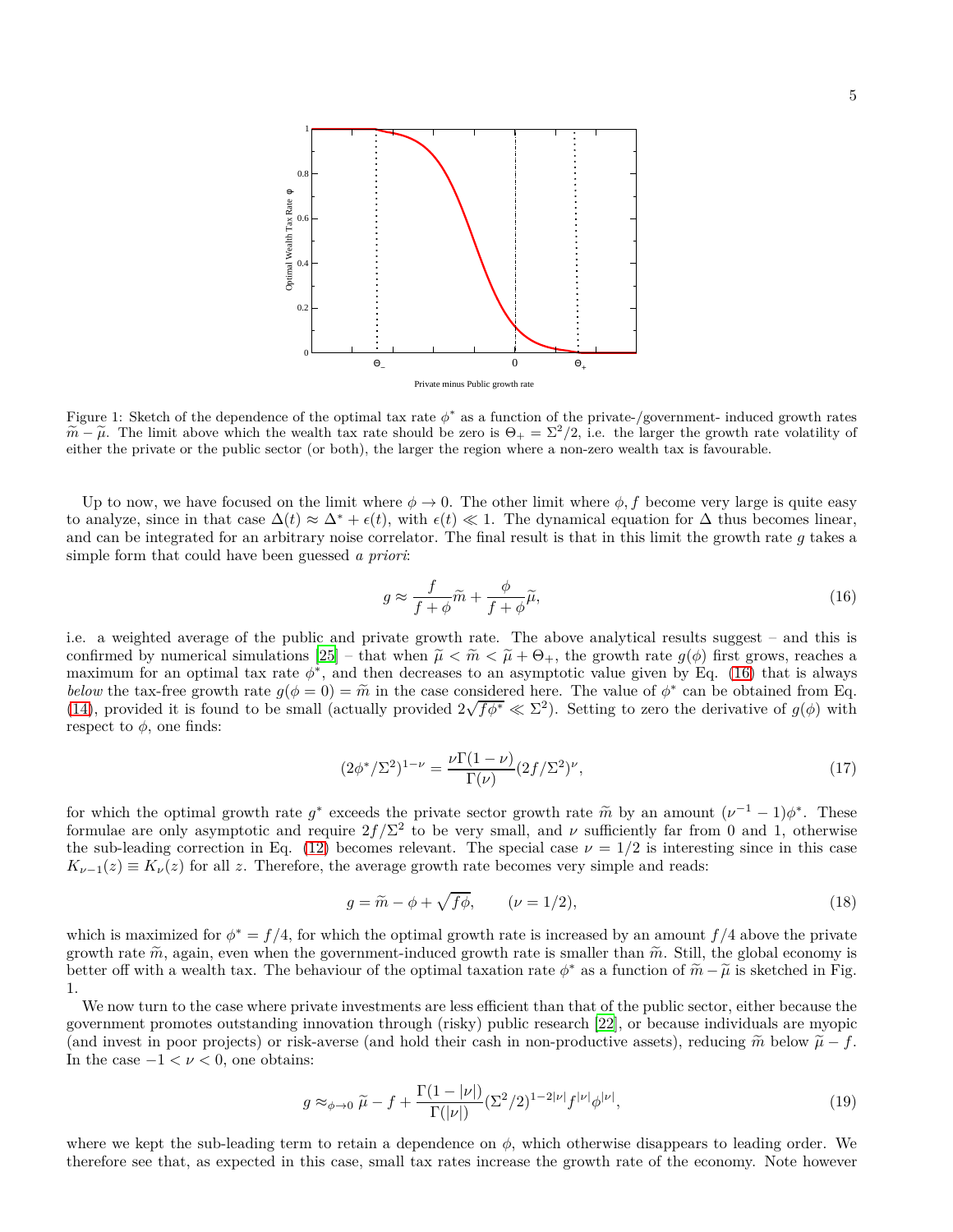that the linear term in  $\phi$  has disappeared, which means that the optimal tax rate is not in the small  $\phi$  region anymore. The existence of an optimal taxation rate can be decided by analyzing the  $\phi \to \infty$  limit, which is found to behave as:

$$
g \approx_{\phi \to \infty} \tilde{\mu} + \frac{1}{\phi} \left[ \frac{\Sigma^2}{4\tau} - f(\tilde{\mu} - \tilde{m} - f) \right]. \tag{20}
$$

As expected, for infinite taxation rate, the economy is dominated by the public sector, and grows at rate  $\tilde{\mu}$ . This asymptotic limit is however approached from below when  $\tilde{\mu}$  is large, i.e.  $\tilde{\mu} - \tilde{m} > \Theta_- := f + \Sigma^2/(4\tau f)$  (in which case the theoretical optimal taxation rate is indeed  $\phi = \infty$ ), and from *above* when  $\tilde{\mu} - \tilde{m} < \Theta_{-}$ , indicating the existence of a non-trivial optimal taxation rate  $\phi^*$  that is no longer small in this case, but of order  $\tau^{-1}$ .

In summary, one finds four regimes (see also Fig. 1), with  $\Theta_+ = \Sigma^2/2$  and  $\Theta_- = f + \Sigma^2/(4\tau f)$ :<sup>7</sup>

- 1.  $\widetilde{m} > \widetilde{\mu} + \Theta_+$  (strong private sector/dysfunctional public sector): wealth should not be taxed at all,  $\phi^* = 0$  (the private consequenting lang). Note however that with no wealth tax (per income tax), the priv right-wing/conservative lore). Note however that with no wealth tax (nor income tax), the private sector wealth would grow at a faster rate and asymptotically decouple from the national wealth, leading to an unsustainable situation similar to the ' $r > g$ ' predicament discussed by Piketty [\[1\]](#page-7-0).
- 2.  $\tilde{\mu} < \tilde{m} < \tilde{\mu} + \Theta_+$  (private sector better than public sector but not by much): wealth should be taxed, all the more so when redistribution is stronger:  $\phi^* \propto f^{\nu/1-\nu}$ .
- 3.  $\tilde{\mu} \Theta_{-} < \tilde{m} < \tilde{\mu}$  (public sector better than private sector but not much): wealth should be more strongly taxed, but some wealth should still remain in the private sector. The optimal tax rate is such that private wealth is preserved during the typical persistence scale  $\tau$  of investment projects, i.e.  $\phi^*\tau \sim 1$ .
- $4. \tilde{\mu} > \tilde{m} + \Theta_{-}$  (very strong public sector/dysfunctional private sector): wealth should be infinitely taxed for an optimal growth rate of the economy (the communist hypothesis).

Whereas the two extreme situations are quite expected (within our model), the intermediate two situations are not immediately intuitive; why, for example, should one tax the rich at all when individuals are more efficient than government agencies, and how does this lead to an economic growth that is larger than that of the private sector itself? The mechanism is in fact deeply related to the general exploration/exploitation trade-off, along the lines of [\[19,](#page-7-11) [20](#page-7-12)]. The idea is simply that of *temporal diversification*: even though the public sector might *on average* be less effective than individuals, some projects will be highly successful, and the government must have the means to finance them, provided the generated growth efficiently redistributed in the private sector. Conversely, some private investments might be turn out to be bad and having under-allocated to them is a good idea on the long run. This is why the threshold  $\Theta_+$  increases with the uncertainty of the investments: the difference between the performance of the private and public sector must make up for the risk for a zero wealth tax rate to become optimal. The whole argument is of course reversed if the private sector was less effective than government agencies: it would still be beneficial to the economy to maintain a substantial level of private investment.

Let us finally discuss the issue of wealth inequalities within the population, which can be addressed within the same model [\[8,](#page-7-6) [14\]](#page-7-18). As shown in [\[8,](#page-7-6) [11,](#page-7-19) [12\]](#page-7-20), Eq. [\(1\)](#page-1-0) generically leads to a Pareto (power-law) tail for the distribution of wealth in the stationary state.<sup>8</sup> The tail exponent  $\alpha$  can be computed explicitly in several cases [\[8,](#page-7-6) [11](#page-7-19), [12\]](#page-7-20), and be associated to a Gini coefficient  $G \approx (2\alpha - 1)^{-1}$ . The Gini coefficient is a standard measure of inequality [\[27\]](#page-7-21); it is equal to zero for egalitarian societies, and to unity when a finite fraction of the total wealth is in the hands of a few individuals. The Gini coefficient of most advanced countries is in the range 0*.*3 − 0*.*5, corresponding to a Pareto tail index  $\alpha$  in the range 1.5 – 2. One expects that  $\alpha$  should increase (and therefore the Gini coefficient decreases) as some wealth tax is introduced, as intuitively obvious. In the simple mean-field case where all the  $J_{ij}$  in Eq. [\(1\)](#page-1-0) are equal to  $J_0/N$ , one in fact finds that:<sup>9</sup>

$$
\alpha(\phi) = 1 + \frac{2(J_0 + \phi)}{(1 - \rho)s^2}; \qquad \left[ \Rightarrow G(\phi) \approx \frac{(1 - \rho)s^2}{4(J_0 + \phi) + (1 - \rho)s^2} \right],
$$
\n(21)

<sup>&</sup>lt;sup>7</sup> The special case  $\nu = 0$ , corresponding for example to a symmetric situation  $\tilde{\mu} = \tilde{m}$  and  $\phi = f$ , is interesting in itself, and leads to an optimal taxation rate very similar to what is found in [\[19](#page-7-11)]. Using the asymptotic behaviour of  $K_0(z \to 0)$ , one finds, to leading order  $g \approx_{\phi \to 0} \widetilde{m} - \phi + \Sigma^2/2 \left( \ln(\sqrt{f\phi}/\Sigma^2) \right)^{-1}$ , which is indeed a (strongly!) increasing function of  $\phi$  at small  $\phi$ .

<sup>8</sup> For a similar discussion within a discrete time model, see also [\[26\]](#page-7-22). While not immediately obvious, their random multiplicative model is in fact deeply related to the model studied in [\[8](#page-7-6)].

<sup>&</sup>lt;sup>9</sup> There is a subtlety here: one should take the limit  $N \to \infty$  before the  $t \to \infty$  limit to get a well behaved distribution of unscaled wealth, see [\[10](#page-7-23)]. In fact the model can be rigourously mapped onto Derrida's Random Energy model, [\[28\]](#page-7-24), and can lead to wealth condensation for finite *N*.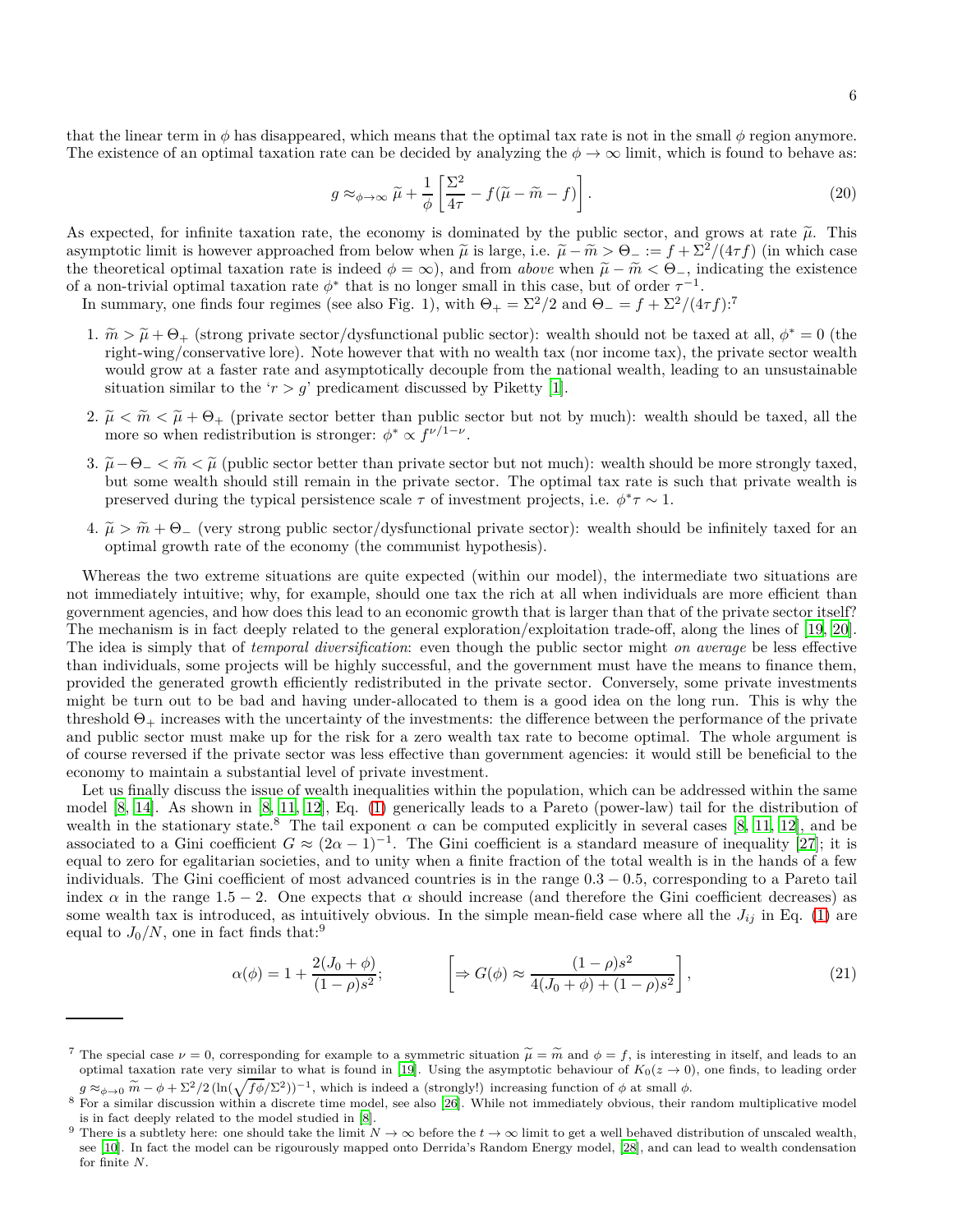an equation that remains approximately true when each agent trades with a large number of partners. (For a small number of trading partners, see Eq. (16) in Ref. [\[12\]](#page-7-20).). Note that in the absence of tax, the wealth inequality is generated by the fact that agents have different (random) levels of success on their investments, parameterized by the idiosyncratic variance  $(1 - \rho)s^2$ . The larger the variance, the larger the Gini coefficient (remember that the average growth rate *m* is assumed to be the same for all agents – systematic skill differences are therefore not accounted for and are not responsible for creating inequalities here: randomness is enough!). The exchange intensity  $J_0$ , on the other hand, has the same redistribution effect as taxes on the Pareto index (or on the Gini coefficient), as originally noticed in [\[8\]](#page-7-6).

The conclusion of the analysis above is that depending on which of the four cases above described best the economy of a country, it may be optimal to levy a non-zero wealth tax *φ* ∗ , which would then act as to reduce inequalities *and* promote growth, as indeed suggested by the data [\[7](#page-7-5)]. However, the resulting distribution of wealth will still be a highly skewed, Pareto distribution, with a Gini coefficient  $G^* \approx (2\alpha(\phi^*)-1)^{-1}$ . Only in case 4. above (infinite tax rate) would it be optimal to remove all inequalities from the society. But in all other cases, our model suggests that we should just come to terms with the fact that a certain level of wealth inequalities is, in fact, optimal in terms of economic growth. In this respect, one should note that if the redistribution policy is fair (i.e. the coefficients  $\kappa_i$  are uniform over the population, or at least not concentrated on a small subset of agents), every member of the population benefits, at his own level, of the optimal economic growth *g* ∗ computed above. In more technical terms, this means that the whole distribution of wealth is scaled by the overall level of wealth  $W(t)$ . In this context, maximizing the overall growth rate appears to be optimal for everybody; however, other considerations might lead governments to reduce wealth inequalities further. Beyond any ethical considerations, strong inequalities come with an economic cost: social unrest and insecurity may indeed lead to a much reduced economic productivity (see the discussion in [\[7](#page-7-5)]), i.e. smaller  $\tilde{m}$  that would in turn favour higher tax rates and steer the system towards lower inequalities. In other words, the Gini coefficient should enter on top of the growth rate the social welfare function that the government wants to optimize over both  $\phi$  and  $f^{10}$  One should however note that within our model, inequalities can in fact be reduced without increasing taxes, for example through more targeted redistribution policies (through the *κ<sup>i</sup>* 's), or a better engineered exchange network, for example by increasing competition as to remove wealth "gluts" associated to nodes with locally convergent  $J_{ij}$ 's (i.e., the Apples of the world).

Although our model of the economy is obviously highly stylized (but not radically more than those in the economics literature), we believe that it helps uncover a non intuitive effect of taxation and redistribution that is a mere consequence of the random multiplicative nature of economic growth. Our result on the existence of an optimal wealth tax rate even when individuals are better at generating growth than government agencies is non intuitive but follows from recent work on the existence of an exploration/exploitation trade-off in similar contexts [\[19](#page-7-11)[–21\]](#page-7-13). We believe that it is, to some extent, a matter of detailed (and dispassionate) empirical investigation to determine in which of the above four "phases" the economy of a country most likely resides, before deciding on the level of wealth taxation (also accounting for the problem of tax evasion and/or brain drain, which would probably require a global wealth tax à la Piketty). In other words, whether  $\tilde{m}$  is larger or smaller than  $\tilde{\mu}$  cannot be decided on theoretical grounds, and requires special scrutiny. It may well be that individuals are more creative, or more risk takers, than public agencies, in which case a very small wealth tax would benefit all. Conversely, one may find out that rich individuals have a tendency to pile cash in their bank account, with little vision about where to invest optimally, or indulge in binge, unproductive consumption, therefore wasting resources and reducing growth opportunities [\[22\]](#page-7-14). It should be the role of an efficient financial industry to help funnel savings into productive investments. We tend to believe that individuals, even wealthy, are not described by the rational *homo economicus* postulated by standard economic models, but rather prone to a slew of inefficient biases,<sup>11</sup> well documented in the behavioral literature [\[29,](#page-8-0) [30\]](#page-8-1). Smart, growth optimal investing is difficult and takes time; wealthy individuals may well need help and/or incentives to achieve it.<sup>12</sup>

Models are useful to guide one's intuitions, but all the conclusions reached above should of course be taken with a grain of salt. We have insisted that attempting to determine some of the model's parameters is a prerequisite before drawing any serious policy recommendation. There are however many effects left out of our framework, in particular the crucial question of time scales, that we have swept under the rug. As for most classical economics models, our results concern the long-run growth rate of the economy, where genuine multiplicative effects play a role. For growth rates and tax rates of a few percent per year, this means that we are looking at time scales of several decades before

<sup>&</sup>lt;sup>10</sup> Possible non-linear effects, such as the negative dependence of  $\tilde{m}$  on  $\phi$  (i.e. high taxes killing incentives for innovation [\[6\]](#page-7-4)) should also be taken into account.

<sup>11</sup> To paraphrase the usual saying: *If you are so rich, why aren't you smart?*, in particular when applied to inherited wealth.

<sup>&</sup>lt;sup>12</sup> In this respect, differential tax rates could incentivize more growth-prone, risky investments and in turn increase  $\tilde{m}$ .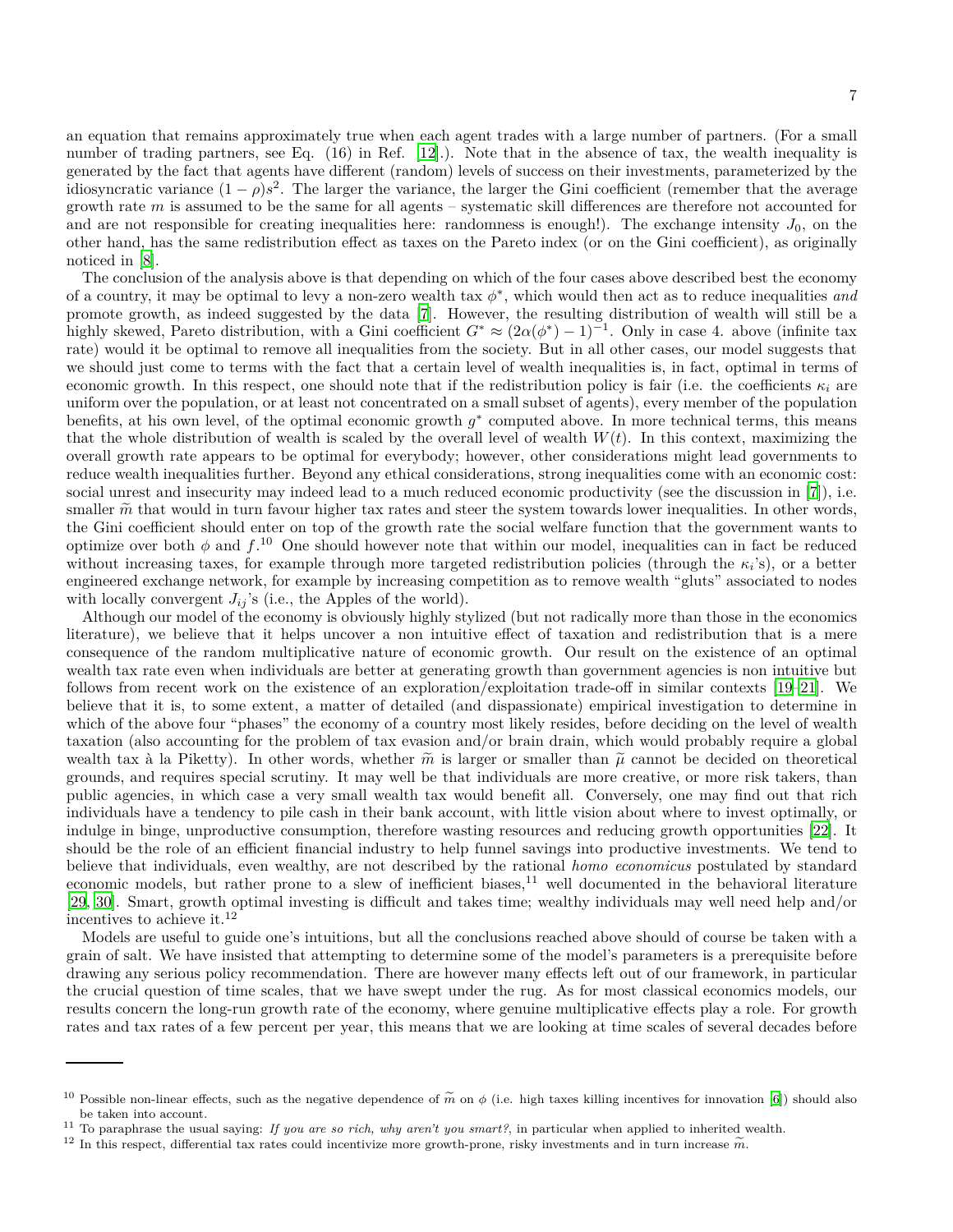reaching the stationary state described above [\[31\]](#page-8-2). On these long time scales, one should expect that the parameters of the model, in particular the growth rates themselves, will surely evolve, for instance due to the feedback of the fiscal policy itself on the quality of the infrastructures and on public and private incentives or the combination of other, political and societal factors [\[32](#page-8-3)]. The impact of inequalities, education, corruption, etc. on these growth rates cannot be overstated [\[7](#page-7-5)]. In spite of these interesting complications being left out, we hope that our model, based on minimal assumptions and a robust diversification argument, helps understanding why some amount of wealth tax might well be needed to increase long-term economic growth, and why some level of wealth inequality might be – perhaps paradoxically – socially beneficial.

Acknowledgements: This work was started as a very productive student project ("PSC") at Ecole Polytechnique, with G. Bonnechère, A. Carton, A. Gourdon, J. Guillaud, E. Pouille and Y. Zhang. Crucial discussions with Alexander Dobrinevski and Thomas Gueudré on the exploration/exploitation trade-off, in particular the two-site problem, have been inspiring and led me to the idea of this paper. I also thank Jonathan Donier, Augustin Landier, Marc Potters, Matteo Smerlak and David Thesmar for very interesting insights on these issues. Finally, my gratitude to Giulio Biroli, Elisabeth Bouchaud, Ludovic Berthier, Catherine Fieschi, Marc Mézard (with whom the original model was developed), Ole Peters and Francesco Zamponi for very detailed and perceptive comments which helped improve the manuscript.

- <span id="page-7-0"></span>[1] T. Piketty, *Capital in the XXI Century*, Harvard University Press, 2014
- <span id="page-7-1"></span>[2] A. Atkinson, J. E. Stiglitz *The Design of Tax Structure: Direct Versus Indirect Taxation*, Journal of Public Economics 6, 55-75 (1976).
- [3] K. Judd, *Optimal taxation and spending in general competitive growth models*, Journal of Public Economics, 71, 1-26 (1999)
- <span id="page-7-2"></span>[4] Ch. Chamley, *Optimal Taxation of Capital Income in General Equilibrium with Infinite Lives*, Econometrica 54, 607-22 (1986)
- <span id="page-7-3"></span>[5] T. Piketty, E. Saez, *A theory of optimal capital taxation*, Working Paper 17989<http://www.nber.org/papers/w17989>
- <span id="page-7-4"></span>[6] A. M. Okun, *Equality and Efficiency: the Big Trade-Off*, Brookings Institution Press (1975)
- <span id="page-7-5"></span>[7] J. D. Ostry, A. Berg, C. G. Tsangarides, *Redistribution, Inequality & Growth*, IMF Discussion note, Feb. 2014.
- <span id="page-7-6"></span>[8] J.P. Bouchaud, M. Mézard, *Wealth condensation in a simple model of the economy*, Physica A, 282, 536-545 (2000)
- <span id="page-7-7"></span>[9] D. Garlaschelli, M. I Loffredo, *Effects of network topology on wealth distributions*, J. Phys. A: Math. Theor. 41 224018 (2008)
- <span id="page-7-23"></span>[10] M. Medo, *Breakdown of the mean-field approximation in a wealth distribution model*, Journal of Statistical Mechanics, P02014 (2009)
- <span id="page-7-19"></span>[11] T. Ichinomiya, *Bouchaud-Mézard model on a random network*, Phys. Rev. E 86, 036111 (2012)
- <span id="page-7-20"></span>[12] T. Ichinomiya, *Power-law exponent of the Bouchaud-Mézard model on regular random networks*, Phys. Rev. E 88, 012819 (2013)
- [13] P. Degond, J.-G. Liu, Ch. Ringhofer, *Evolution of the Distribution of Wealth in an Economic Environment Driven by Local Nash Equilibria*, Journal of Statistical Physics, 154, 751-780 (2014)
- <span id="page-7-18"></span>[14] M. Smerlak, *Thermodynamics of inequalities: from precariousness to economic stratification*, [arXiv:1406.6441](http://arxiv.org/abs/1406.6441)
- <span id="page-7-8"></span>[15] R. Bustos-Guajardo, C. F. Moukarzel, *World distribution of gross domestic product per-capita*, J. Stat. Mech. (2015) P05023 [16] T. Lux, *Emergent Statistical Wealth Distributions in Simple Monetary Exchange Models: A Critical Review*, Econophysics
- <span id="page-7-9"></span>of Wealth Distributions, New Economic Windows, pp 51-60 (2005)
- [17] M. Patriarca, E. Heinsalu, A. Chakraborti, *Basic kinetic wealth-exchange models: common features and open problems*, The European Physical Journal B, 73, 145-153 (2010)
- <span id="page-7-10"></span>[18] A. Chakraborti, I. M. Toke, M. Patriarca, F. Abergel, *Econophysics review: II. Agent-based models*, Quantitative Finance, 11, 1013-1041 (2011)
- <span id="page-7-11"></span>[19] T. Gueudré, A. Dobrinevski, J.-P. Bouchaud, *Explore or Exploit? A Generic Model and an Exactly Solvable Case*, Phys. Rev. Lett. 112, 050602 (2014)
- <span id="page-7-12"></span>[20] O. Peters, A. Adamou, *The evolutionary advantage of cooperation*, [arXiv:1506.03414](http://arxiv.org/abs/1506.03414)
- <span id="page-7-13"></span>[21] J. H. Witte, *Volatility Harvesting: extracting returns from randomness*, [arXiv:1508.05241](http://arxiv.org/abs/1508.05241)
- <span id="page-7-14"></span>[22] M. Mazzucato, *The entrepreneurial state. Debunking public vs. private sector myths*, Anthem Press (2013)
- <span id="page-7-15"></span>[23] J. Angle, *The surplus theory of social stratification and the size distribution of personal wealth*, Social Forces 65, 293-326 (1986)
- <span id="page-7-16"></span>[24] A. T. Foerster, P. D. Sarte, M. W. *Sectoral versus aggregate shocks: a structural factor analysis of industrial production*, J. Political Economy 119, 1-38 (2011)
- <span id="page-7-17"></span>[25] G. Bonnechère, A. Carton, A. Gourdon, J. Guillaud, E. Pouille and Y. Zhang, Ecole Polytechnique PSC Report, May 2015, unpublished.
- <span id="page-7-22"></span>[26] J. Benhabib, A. Bisin, S. Zhu, *The distribution of wealth and fiscal policy in economies with finitely lived agents*, Econometrica, 79, 123-157 (2011)
- <span id="page-7-21"></span>[27] see e.g. https://en.wikipedia.org/wiki/Gini\_coefficient
- <span id="page-7-24"></span>[28] J. P. Bouchaud, unpublished notes.